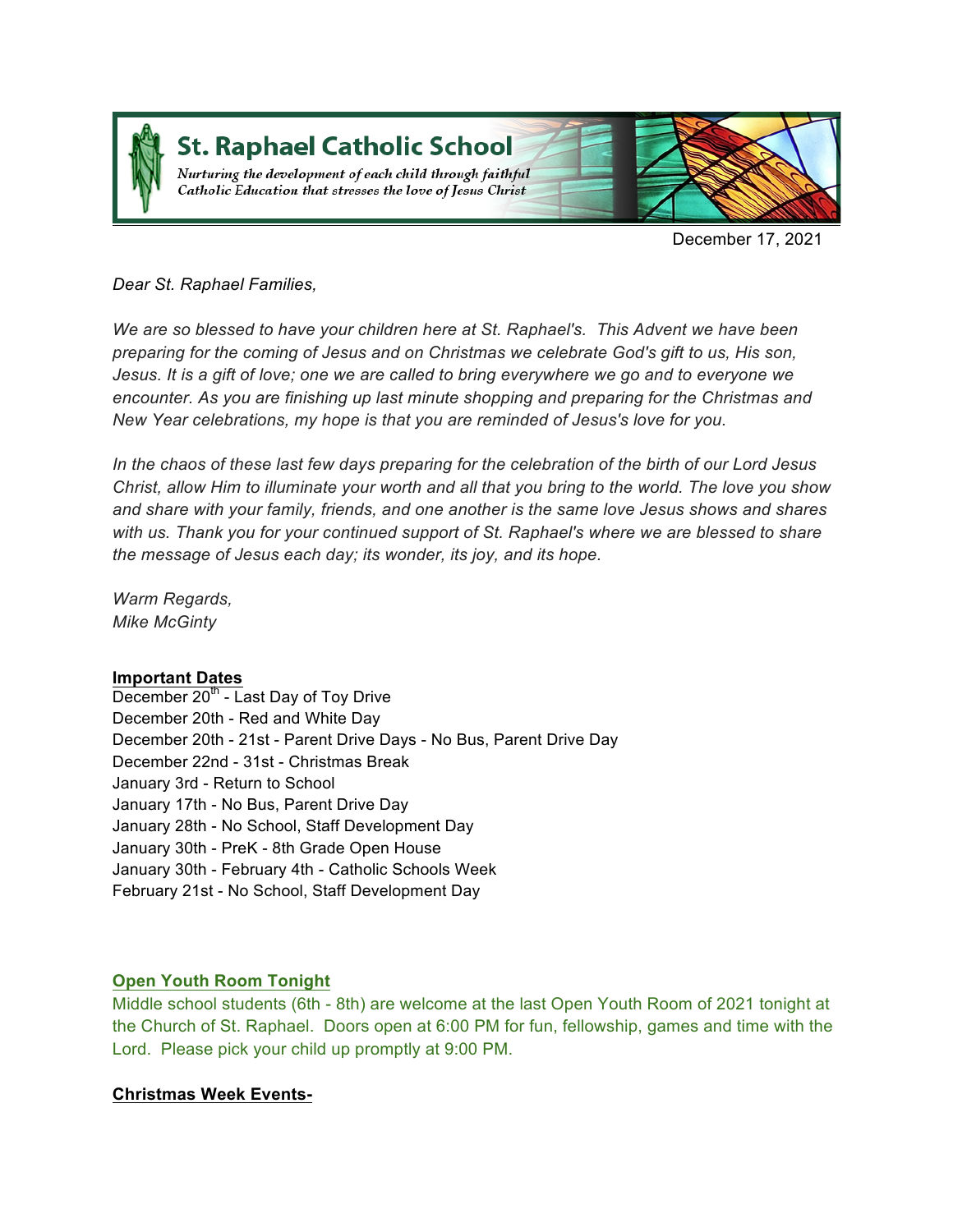Monday 12/20 - Students can dress in Red and White or Christmas clothes.

Tuesday 12/21 - Students will go to 8:00 AM Mass, please dress in school uniform. They will participate in a Faith Family activity, decorate cookies and in the afternoon Christmas parties will be held in the classrooms.

Wednesday 12/22 - First day of Christmas break, no school until Monday, January 3rd.

#### **Saints Annual Toy Drive Ends Monday!**

Student Council is still collecting toys until December 20<sup>th</sup>. We are still in need of toys, so we can help the children at Sharing and Caring Hands. Please consider donating a toy geared towards older children or teenagers, as this age group is oftentimes overlooked. If the goal is met, the students earn an Out of Uniform day. Our St. Raphael families are always so generous, please consider picking up a few toys while you are out Christmas shopping this weekend!

#### **St. Raphael Traveling Statue**

*Please note: Fr. Hagen has given the traveling statues a special blessing and prayer intention that families pray for the selection process of a great principal for our beloved school.*

*What is it?* The traveling statue is a 20" statue replica of "Our Lady of Fatima." The prayer Icon Is Our Lady Of Guadalupe, Pilgrim Queen Of the Family. Each St. Raphael family gets the opportunity to take Our Mother home for one week.

*Why do it?* It's a blessing to welcome Our Lady of Fatima into your household. While she is visiting your home, you and your family could either say a decade of the rosary at night together or pray the rosary - once each day she is with you - for the intentions of your own family and for our larger St. Raphael School family.

*Do we need to be Catholic to have the statue or icon visit our Home?* No, the statue and Icon are welcome to all St. Raphael School family homes.

*How does it work?* There are two statues traveling this year.

1) To request the statue, simply fill out a sign-up sheet with your family's information (i.e., phone number, email, and child's grade / teacher). The request form is attached in this newsletter email. We will also be sending home sign up sheets with students, and these sheets will also be available at the school office . Or you can contact the school office giving your information to be written down. A volunteer will contact you within a few days to confirm your date. You may also contact Nancy Ruddy at Ruddy7@comcast.net, or her phone: 763-744-6436.

2) The other statue will be sent home with an assigned student via their homeroom, beginning with the 8th grade class.

*On scheduled day:* Pick up your statue on Monday, between 7:00 AM and 3:30 PM – or ask for it to be sent home with your child(ren). We will log your name and confirm pick up time. The following Monday, return your statue back to the school office, and initial the log book to indicate your return.

Tote bag is provided for easy transportation of the statue. For all other questions, please contact Nancy Ruddy Ruddy7@comcast.net, or her phone: 763-744-6436, or Geri Cox: 763-232-0897.

# **2022-2023 Enrollment**